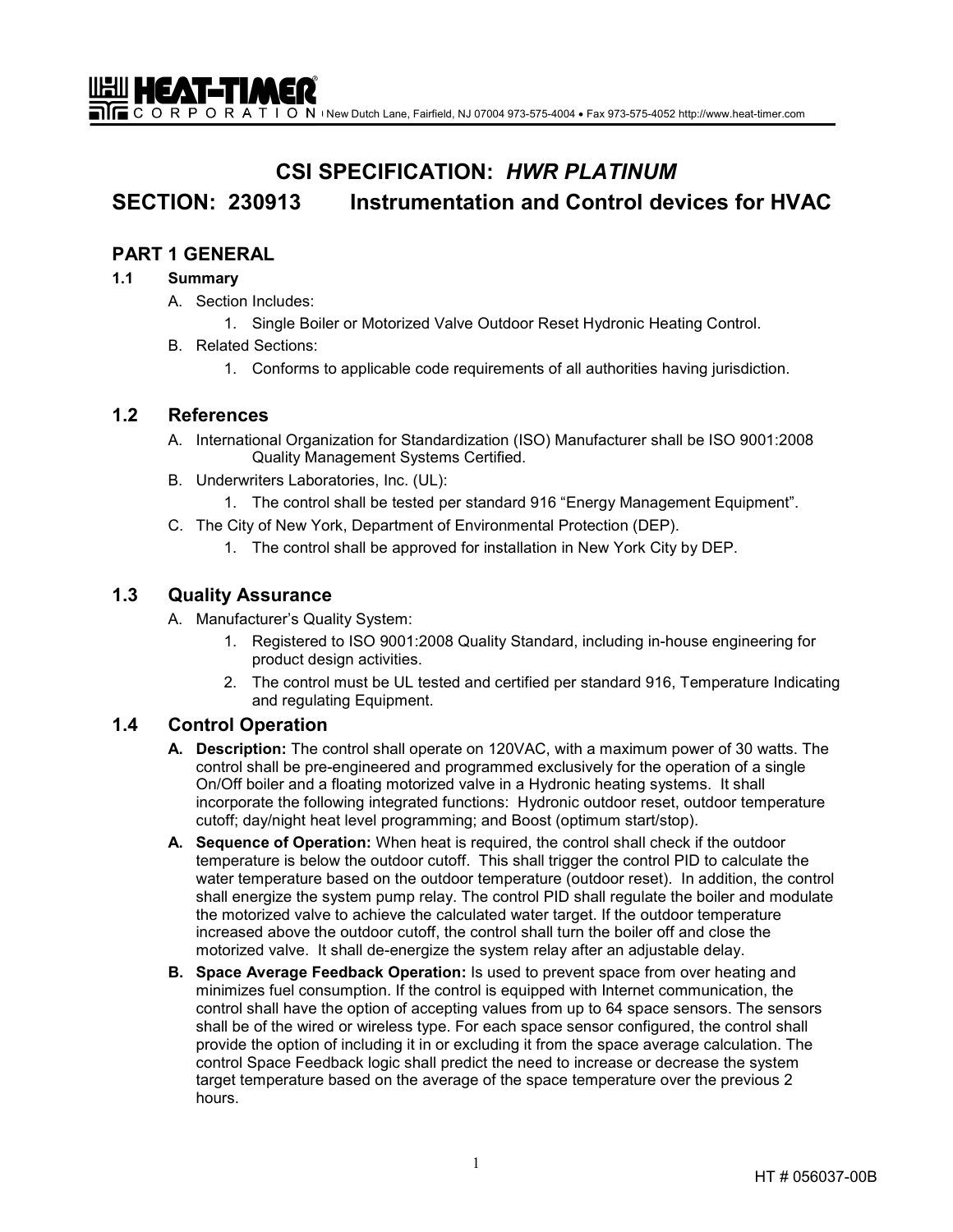- 1. **Smart Space Average:** The control shall incorporate a statistical logic to exclude erroneous sensors from the space average based on how far off their current values are from the total average based on an adjustable differential. The control shall average the temperature of all the space sensors that are selected to be part of the space average. Then it shall scan through them and exclude all the sensors that have a reading greater than the sum of space average and the differential. In addition, it shall exclude all the sensors that have a reading that is less than the space average minus the differential. Then, the control shall recalculate the space average using only the included sensors (all excluded sensors values shall be logged but not included in the space average). This new calculation shall be the smart space average that shall be used by the control logic to manage the space heat.
- 2. **Day and Night Space Average Target:** The control shall have two independently adjustable space average target settings; a day setting and a night setting. The day space target setting is for the day schedule while the night space target setting is for the night schedule.

#### **C. Features:**

- **1. Burner or Motorized Valve operation.** The control shall be capable of operating a boiler or modulating a floating motorized valve to regulate the system temperature.
- **2. System Pump Operation:** The control shall have a system pump output. This out put shall energize whenever the outdoor temperature drops below the outdoor cutoff.
- **3. Seasons:** The control shall have a Summer and Winter setting to facilitate the operation of the control operation based on the heating season requirements.
- 4. **Boost/Optimum Start and Stop:** The control shall offer a variable boost that varies with the outdoor temperature. This boost shall be used to bring the building space temperature from the night to the day level sooner by increasing the system water target for a period of time calculated based on the outdoor temperature.
- 5. **Close/Open/Auto Switch:** The control shall offer a switch to open or close the valve during emergency and maintenance times.
- 6. **Schedule:** The control shall have four day settings and four night settings for each day of the week.
- 7. **Memory:** The control shall store all configuration and settings on EE-Prom. In case of power failure the control should be able to retrieve all of its latest settings.
- 8. **Display:** The control shall have a four line by twenty-character alphanumeric display capable of displaying both numbers and characters. The display shall be visible with no ambient light. All control operation information shall be available for display. During times of inactivity, or 10 minutes after last user entry, the display shall enter a lower power mode. In this mode the control should display date and time of day, cycle status, outdoor temperature, and system temperature. In this mode, the display shall reduce visible light output. The control shall exit this mode whenever a button or knob activity is sensed.

#### **D. Input Points:**

- 1. **Outdoor Temperature:** This shall be the value read from the Outdoor Thermistor placed on the north side of the building at least 10 Ft. above the ground.
- 2. **System temperature:** This shall be the value read from the system sensor placed on the supply piping before any major takeoffs.
- 3. **Prove Input:** The control shall provide a dry-contact prove check input on system components. This input shall be checked before the control activates the boiler or opens the motorized valve.
- 4. **Shutdown:** The control shall provide a dry-contact shutdown input to turn the control operation off during maintenance period.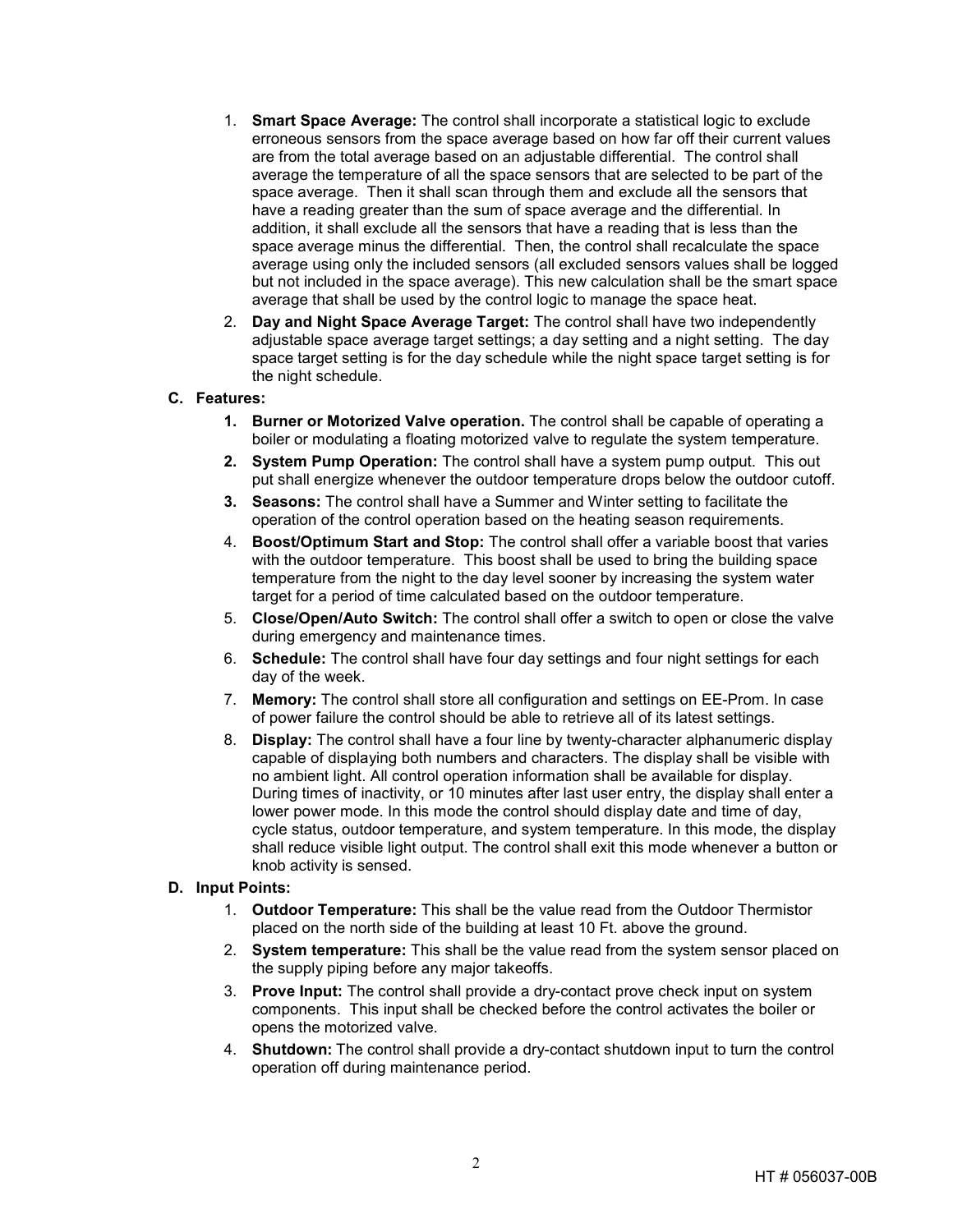- 5. **Optional Auxiliary Sensor Inputs:** The control circuitry shall be capable of accepting two standard and up to three optional (sensor) inputs. Standard sensor inputs shall be of the thermistor type. Operating temperature range shall be -30°F to 250°F. Optional (sensor) inputs shall include multiple thermistor type or dry-contact sensors.
- 6. **Optional Wireless Sensor Input:** The Internet capable control shall be able to accept up to 64 wireless sensor and wireless transceiver devices through a single wired RS485 connection. Wireless sensors shall be of the space temperature sensor, outdoor temperature sensor, water temperature sensor, and switch sensor types.
- 7. **Optional Network Sensor Inputs:** The Internet capable control shall be able to communicate to up to 64 additional sensors through these inputs.

#### **E. Output Points/Relays:**

- 1. System relay output.
- 2. Boiler relay output
- 3. 2 motorized valve relay outputs
- 4. Auxiliary clock relay output (Has an Auxiliary schedule for switching device's power)
- 5. 2 option relay outputs that offer several functions relating to the pump, burner, and day operation.

#### **F. Data Points:**

- 1. The communication capable control shall offer all sensor values and control settings as data points to be used in energy management systems.
- **G. Optional Add-Ons:** Internet capable controls shall be capable of connecting to and alarming on different adjustable settings and delays for the following sensors.
	- **1. Wireless Temperature and Switch Sensors:** The control shall be capable of communicating to wireless space temperature, wireless outdoor temperature, and wireless temperature/ switch sensors.
	- 2. **Network Sensors:** Stack Network Temperature Sensor, Oil Tank Level, Domestic Hot Water and other Temperature Sensors, Flame Failure and other Switch Sensor, Pressure Network Sensor, Water Counter/Pulse Network Sensor, Smoke Alarm Sensor, Sump Pump Float Sensor.

# **1.5 Regulatory Approvals**

- A. Underwriters Laboratories, Inc. (UL):
	- 1. The control shall be tested per standard 916 "Energy Management Equipment".
- B. The City of New York, Department of Environmental Protection (DEP).
	- 1. The control shall be approved for installation in New York City by DEP under "Engineering Criteria for Fuel Oil Burning Equipment".

## **1.6 Included Items**

- A. Outdoor Temperature Sensor shall be of the Thermistor type capable of measuring between  $-30^{\circ}$ F to 250°F. It shall have a weather shield to protect it from moisture and direct sun.
- B. System return line temperature Sensor shall be of the Thermistor type capable of measuring from –30°F to 250°F. It shall be of the strap-on type.
- C. Four Control Relays. Control relays shall be plug-in type, UL listed, and shall have dust cover and LED "energized" indicator. Contact rating, configuration, and coil voltage shall be suitable for application.